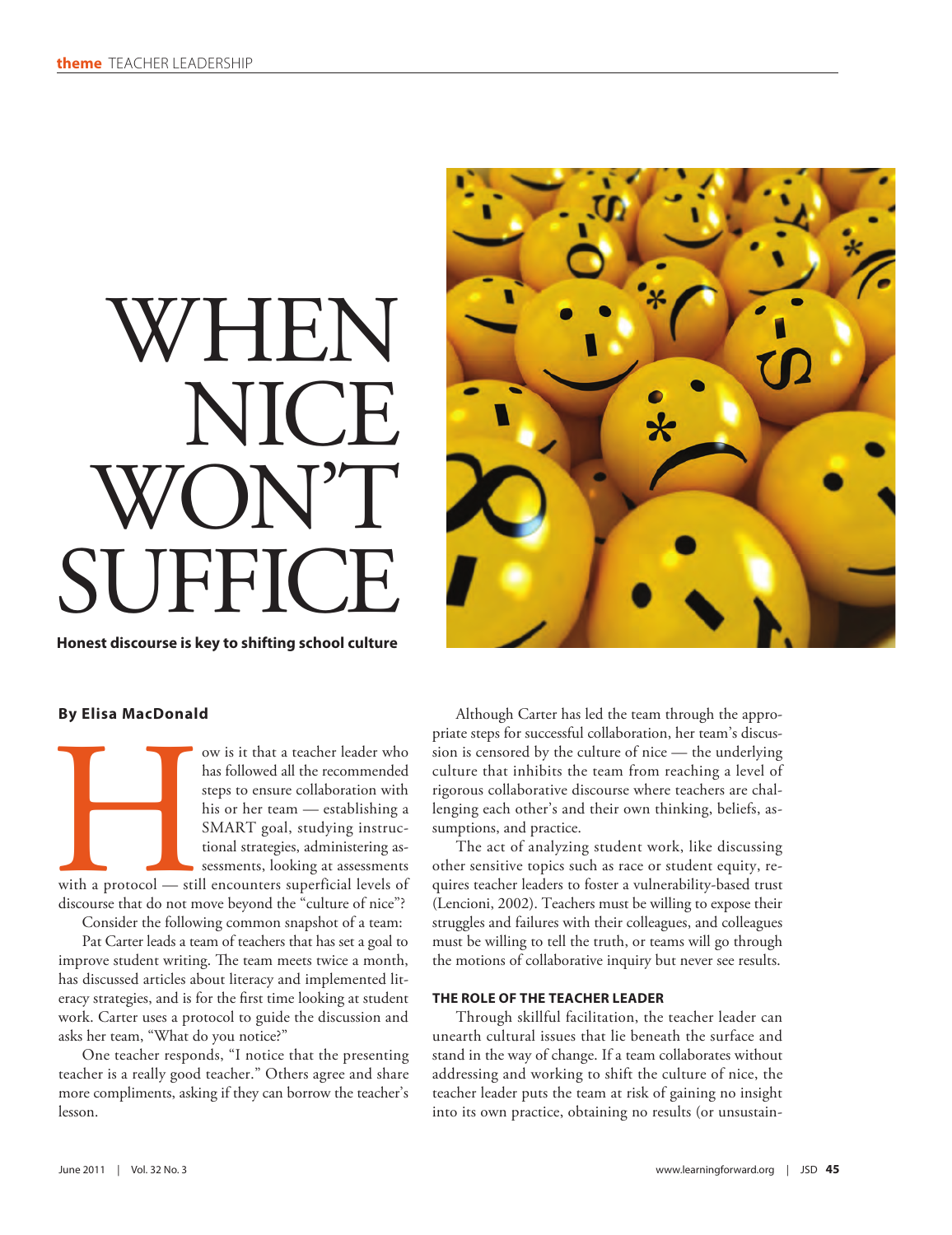able results) for students, going through the motions of collaboration, and ultimately dismissing the process as a waste of time.

While no one has the power to make a person or group change thinking and behaviors, teacher leaders who recognize the signs of a dysfunctional culture, respond proactively and in the moment, and follow up after a team collaborates can initiate moments that move the team beyond the culture of nice.

# **1. RECOGNIZE THE SIGNS.**

A team affected by the culture of nice can look highfunctioning on the surface, but signs of an unhealthy culture may exist:

- Teachers rarely question each other's and their own **practice, assumptions, and beliefs.** Instead they may only compliment each other, without investigating areas where the student needs to improve and how the teacher can change instruction to meet those needs. If teachers always leave a team meeting only feeling confirmed in what they have been doing, the team has probably never reached rigorous collaborative discourse.
- Teachers only share successful student work to **avoid judgment from peers.** While a teacher leader can still facilitate a rigorous collaborative discourse around successful work, educators stuck in the culture of nice rarely question what makes the work successful and how to elicit similar successes from students not meeting expectations.
- Teachers who share their unsuccessful student work **and those examining it make excuses as to why the student underperformed.** In a culture of nice, teachers are more likely to find blame with the assessment or the student rather than analyzing the instruction that may have affected the student's work. This approach can come from good intentions, like not wanting to hurt a teacher's feelings, but ultimately it doesn't change instruction and can be harmful to students.
- Teachers recommend strategies for the present**ing teacher to apply, but don't critically reflect and apply them to their own instruction.** Teams who are stuck in the culture of nice may not explore the broader implications of what they are discussing.

**Creating norms that live on a piece of paper in a drawer does not move a team into rigorous collaborative discourse. The teacher leader must ask the team to use the norms at each meeting and evaluate its ability as a team to live by them regularly.**

Some teachers are comfortable analyzing a colleague's dilemma and offering recommendations, but the rigorous collaborative discourse stops before they recognize the changes that they may also need to make in their own classrooms. Teachers might be so narrowly focused on the presenting teacher's student work that they fail to recognize their own students have a similar problem. Others who notice the problem might resist the given strategies because they don't think they will work with their students, or they don't know how to implement them.

#### **2. RESPOND PROACTIVELY.**

- **Create a safe environment with living norms.** Before a teacher leader starts a collaborative discussion about teaching and learning, he or she can facilitate a discussion about the existing culture that teachers perceive in the school and team. Together, the teacher leader and the team can set up group agreements (often referred to as norms) to call awareness to moments when the discussion dwells in nice and design ways the team can go deeper. Examples of norms might be:
	- Invite others to question your assumptions, beliefs, and actions;
	- Go beyond the surface;
	- Respectfully challenge viewpoints;
	- Agree to disagree without being disagreeable; or
	- Zoom in to the real issue.

Creating norms that live on a piece of paper in a drawer does not move a team into rigorous collaborative discourse. The teacher leader must ask the team to use the norms at each meeting and evaluate its ability as a team to live by them regularly.

- Share responsibility. Teacher leaders can collaboratively generate an assessment or lesson at a meeting before the discussion of the results so that all team members take responsibility for the outcome. Teachers are more apt to speak honestly about a lesson or assessment they had a hand in creating, rather than if one of their colleagues did it alone. In addition, sharing in the decision making lessens the natural instinct for an individual teacher to defend his or her choices when he or she gets poor results. Collectively, the team can more easily move toward solutions.
- **Go first.** If a team is taking turns presenting data, the teacher leader can offer to share his or her students' work for team feedback first. If colleagues are offering mostly praise, the teacher leader can invite more specific, constructive observations such as, "Thank you for your positive comments. I'm concerned about the student's problem here (indicate in data). What do you think I might do differently?"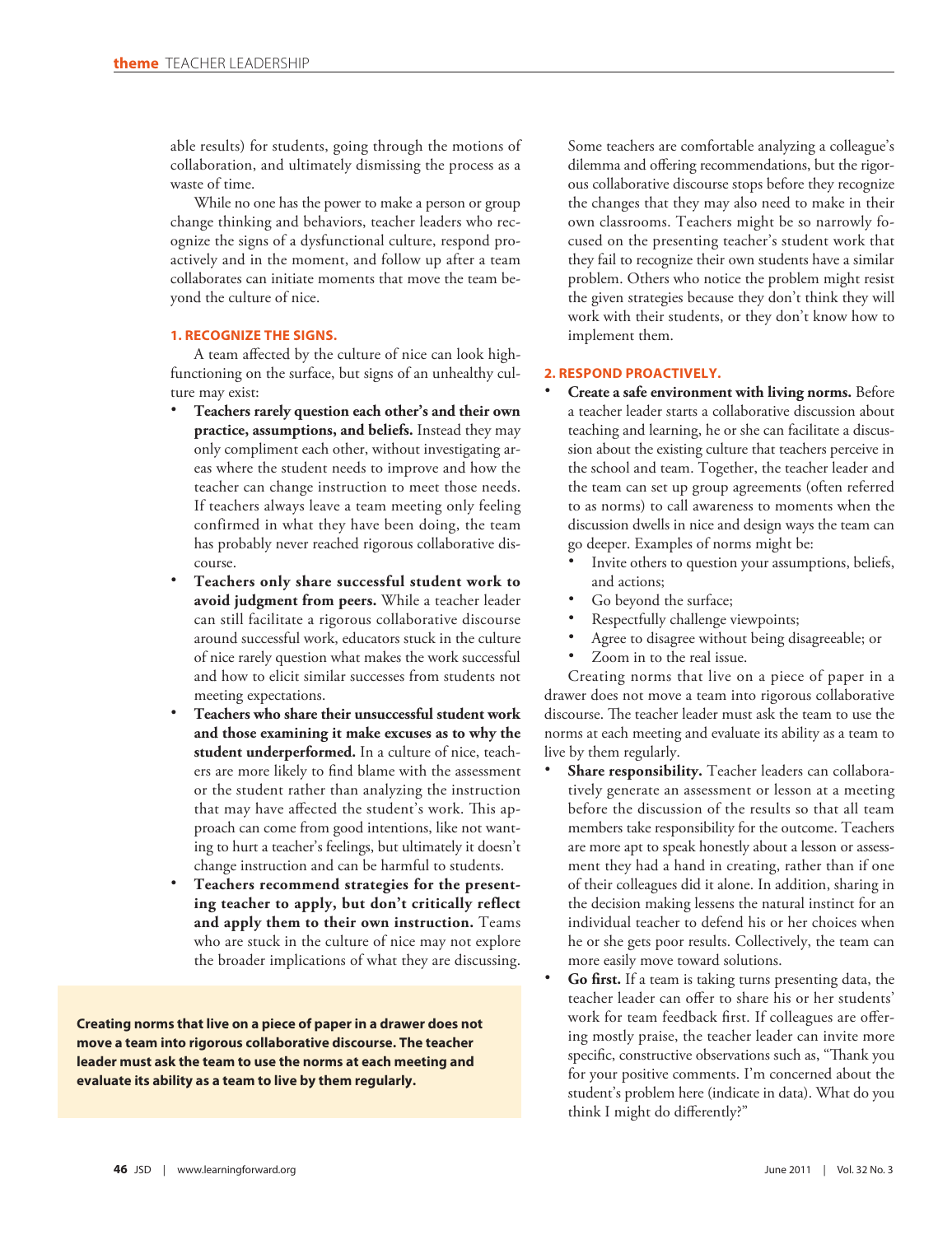#### **3. RESPOND IN THE MOMENT.**

Even if circumstances do not permit a teacher leader to be proactive, the teacher leader can still initiate slight moves in an existing conversation to shift to more rigorous collaborative discourse. Here are some suggestions:

- Follow the team's lead and go deeper. Although sharing successes and praise is not the ideal end result, it does put people at ease and can be a good launching point for a teacher leader. As people voice positive feedback, the teacher leader can probe them to think more critically about specifics by posing questions: "What do you mean by 'good'? Where in the student work do you see an example of this?" or "What specifically worked? How do we know? Why do we think it worked?" and "How can we replicate success with this student? How can we help other students in all of our classes achieve similar success?"
- Focus on the dilemma, not the teacher. Many protocols ask the presenting teacher to set forth a dilemma for the team to discuss, thereby creating a nonthreatening lens through which teachers can look. If the presenting teacher does not identify a concern, it could be because he or she is concerned that others will judge his or her teaching. To overcome this, a teacher leader can gently probe, "Why did you choose to share this student's work with us?" or "What concerns do you have about this student's work?" By writing the presenting teacher's dilemma on chart paper or repeating it for the team, the teacher leader can revert to the teacher's question, focusing the team to discuss the dilemma and not the teacher. For example, the teacher leader might say, "Can you find places in this student's work that confirm the presenting teacher's dilemma?"
- Focus on students. To invite rigorous collaborative discourse, a teacher leader can focus the discussion on student learning instead of instruction. For example, instead of asking, "What could the teacher do differently?" the teacher leader might ask, "What does this student need instructionally?" "What strengths and needs do we see in this student's work?" "What evidence in the student work demonstrates student understanding or confusion?" or "What next steps does this student need?" Focusing the discussion on students reduces any concerns of blame or judgment, and encourages the team to look more analytically, discuss more openly, and problem solve collaboratively.
- **• Model curiosity, observation, and honesty.** Whenever individuals have a difficult conversation, it is best to begin from a stance of curiosity (Stone, Patton, & Heen, 1999). If the teacher leader can model wonder, data-based observations, and honest feedback, other team members will have unspoken permission to do the same. For example, if the team has been working on descriptive writing and sees some successful uses in the student work, the team leader can comb through the work looking for places that raise ques-

tions. The teacher leader might say, "I notice the student has a lot of descriptive language throughout her writing. She uses it effectively in paragraph two, but it seems repetitive in paragraph three. I wonder if this student knows when to include detail and when to go without."

The wondering brings the discussion to a safe but more critical level, allowing for others to build on the teacher leader's observation or feel comfortable expressing their own observations.

**Redirect.** If all efforts to move the conversation beyond the culture of nice fail, the teacher leader may opt to redirect. For example, the teacher leader might say, "I've heard a lot of positives

**Whenever individuals have a difficult conversation, it is best to begin from a stance of curiosity.**

about the student work and teacher's instruction. With the time remaining, let's look to see if there are specific areas in which the students can improve. For example, I notice in paragraph two of the student essay … (state positive), but then (identify problem). Does anyone else notice places where the students have this or other specific areas of need?"

#### **4. FOLLOW UP.**

If team discussion about teaching and learning never moves beyond the culture of nice, individuals may gossip or vent after the meeting about what they really think. This behavior will breed a culture of not-so-nice, which will destroy any steps a team has made toward rigorous collaborative discourse. A teacher leader's response following team collaboration can take a pulse of the culture and sustain progress.

- Debrief. At the end of each meeting, have the team do a quick fist-to-five, in which team members raise up to five fingers indicating their assessment of the level of rigorous collaborative discourse achieved. Be sure to define it first. For example, a person would hold up his or her fist if he or she felt the team never moved beyond the culture of nice, one finger if there was an attempt at rigorous collaborative discourse, two fingers if it was somewhat achieved, etc. If major discrepancies in numbers occur, briefly invite people to voice their reasons and set a goal to improve at the next meeting. If someone voices a significant comment that could affect the team's future dynamics — for instance, if someone voices that they felt personally attacked — then mention that "this issue may need more time than we have allotted" and ask permission of the team to schedule time for a deeper debrief at the next meeting.
- Give exit tickets. Three useful questions teachers can answer on a half-page of paper as they leave are: What new thinking do you have? How might you apply it? How can the team and teacher leader support you?
- **Check in individually.** Follow up with one-on-one con-*Continued on p. 51*